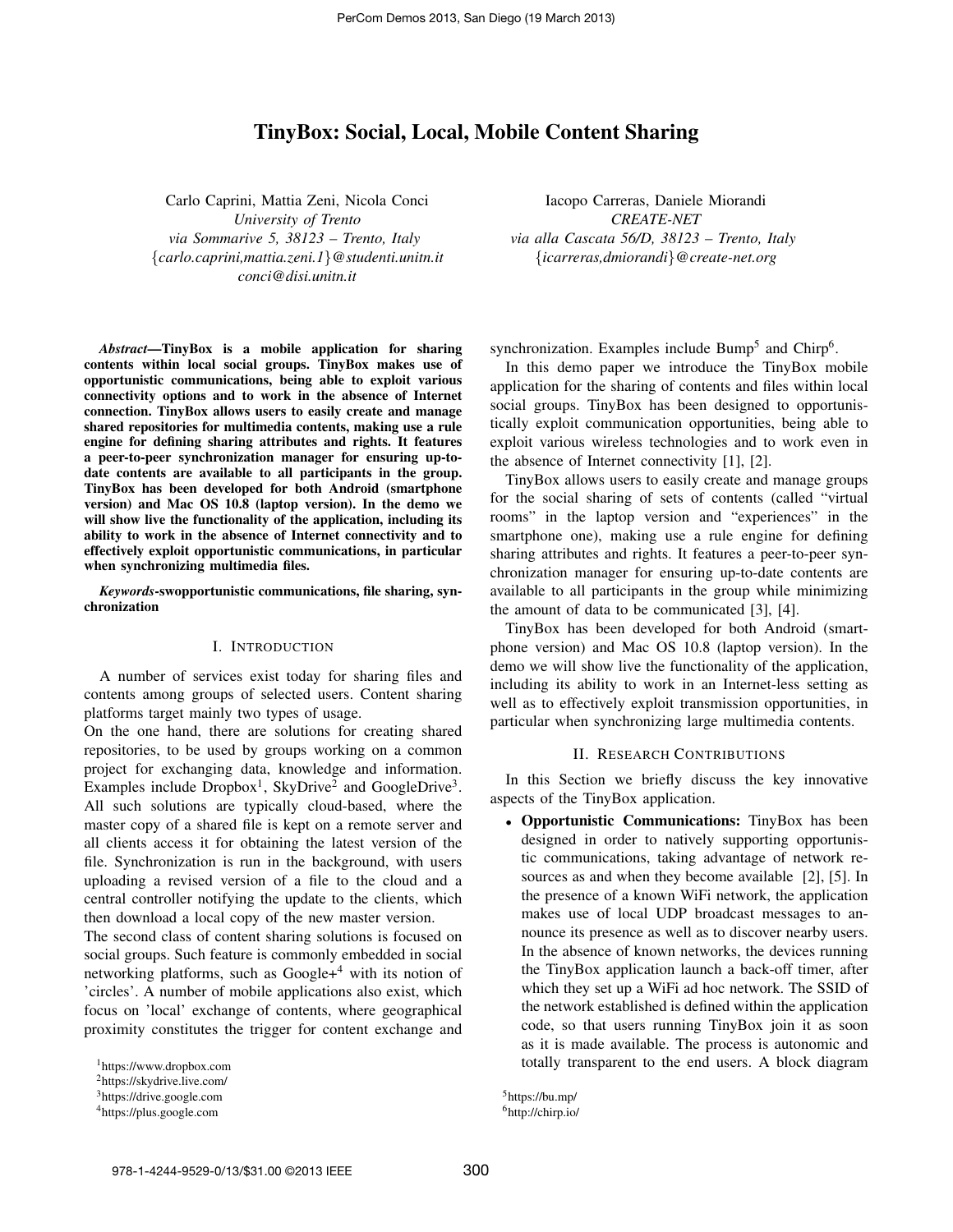of the mechanism developed in sketched in Fig. 1. The net result is the ability to share contents within local groups even in the absence of Internet connectivity.

- Rule-based Sharing Groups Management: In Tiny-Box shared experiences and virtual rooms are defined by means of a set of rules. Rules can apply to both contents and users. Users matching a given set of rules are granted permission to access or edit shared files and folders. Rules can be dynamically changed at runtime by the group creator. This approach provides a level of flexibility not supported by most file sharing applications, where users have to select manually both the content and the users to share this content with. An example of a TinyBox group description would read as follow: "access granted until tomorrow to the friends currently in my proximity to all pictures taken in the last 20' from my phone camera".
- Synchronization of large files: given its strong focus on the support of opportunistic communications paradigm, synchronization has been designed to be inherently tolerant to disruptions and able to work effectively in the presence of transfer interruptions. In particular, attention has been paid to ensuring that large files (typically: multimedia ones such as videos) can be effectively transmitted. The chunk-based rsync [4], [6] mechanism is used in order to minimize the data to be transmitted for updating a shared file. File transfers that started but were not completed due to a connectivity problem are resumed from the point where they got stopped.

### III. IMPLEMENTATION ASPECTS

TinyBox has been prototyped in two versions. One targets laptop users, and has been specifically developed in Objective C for the Mac OS 10.8 operating system. Target use cases for the laptop version include support to ephemeral localized working groups, which need to share files on-thefly in the absence of Internet connectivity. The second one, which will be demonstrated at the conference, targets mobile users and has been developed in Java for Android devices. Target use cases include sharing of pictures and videos with friends in proximity.

A few sample screen-shots of the laptop version (Fig. 2) and the smartphone version (Fig. 3) are here reported.

### IV. DEMO SETUP & REQUIREMENTS

In the demo we will showcase the main functionality of the TinyBox application. In particular: its ability to work in the absence of Internet connectivity, the experience/virtual room creation and sharing features and the capability of optimizing the transmission of large files in the presence of connectivity disruptions. The demo will be focused around the smartphone version of TinyBox.



Figure 1: TinyBox: block diagram of the mechanism supporting opportunistic communications.



Figure 3: Screen-shots of the TinyBox application (Android version).

### *A. Practical setup*

The demonstration scenario, represented in Fig. 4, consists of three users, Alice, Bob and Charlie. All of them have a smartphone, and are in proximity of each other. Four use cases will be demonstrated.

In the first use case, Alice wants to share with Bob a picture she just shot. So Alice creates a group on the fly, providing Bob with the right to access all pictures taken within the last few minutes. Given a wireless access point, Alice's TinyBox application sends a UDP broadcast message notifying the new group. The TinyBox application running